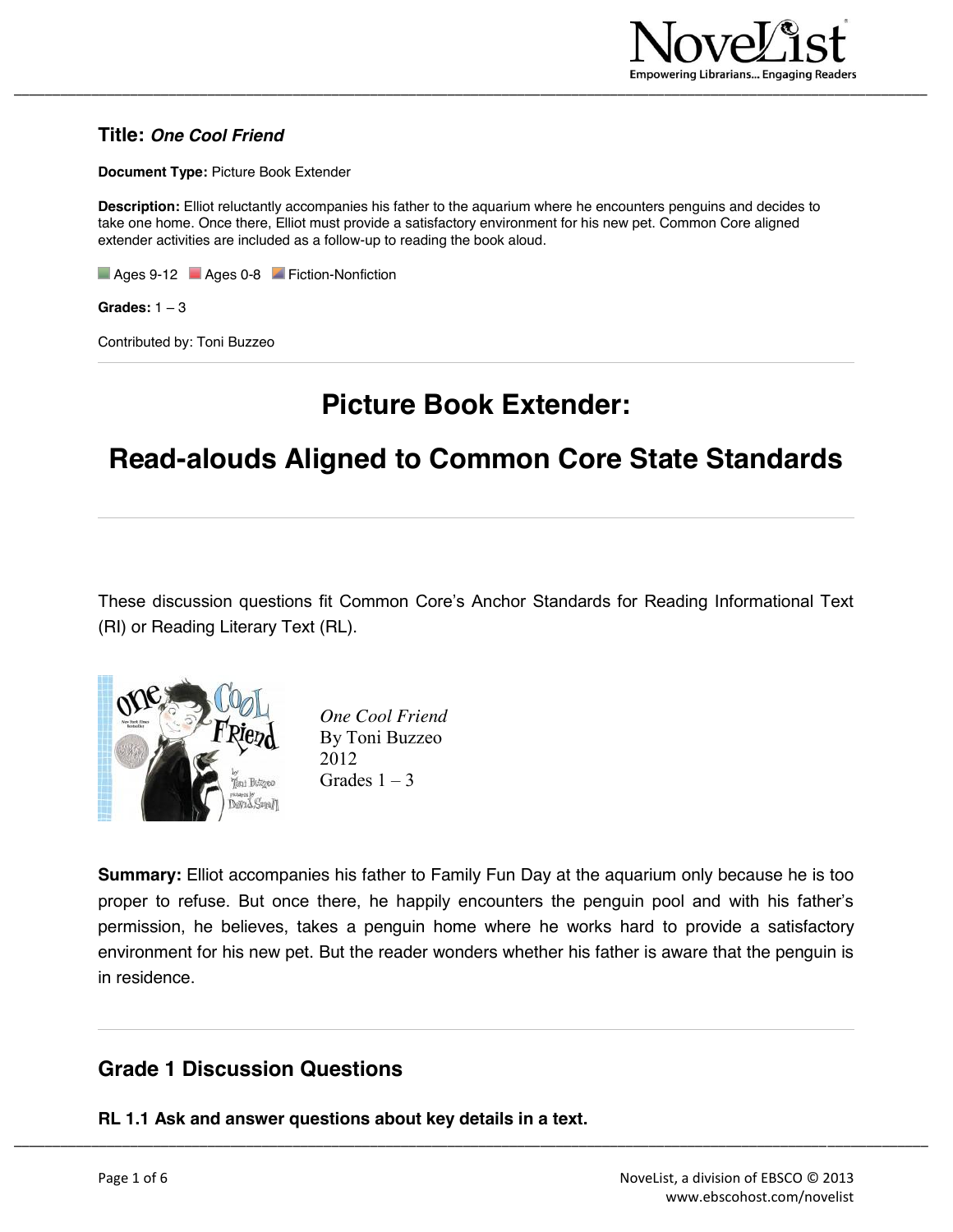

#### **RL 1.7 Use illustrations and details in a story to describe its characters, setting, or events.**

"Elliot was a very proper young man." What does this first line of the story mean? How do the words and pictures on the first few pages of the book show you what "proper" means?

#### **RL 1.3 Describe characters, settings, and major events in a story, using key details.**

What does Elliot mean when he asks his father if he can have a penguin? What does Elliot's father think Elliot means? What leads to the misunderstanding between them?

#### **RL 1.7 Use illustrations and details in a story to describe its characters, setting, or events.**

What is the surprise at the end of the story? How does the author share it in words and how does the illustrator share it in pictures? Does it make you think that Elliot's father knew about Magellan all along? Why or why not?

#### **Grade 1 Activities**

#### **W 1.7 Participate in shared research and writing projects (e.g., explore a number of "how-to" books on a given topic and use them to write a sequence of instructions).**

Magellan is a Magellanic penguin from South America. They are named after the explorer, Ferdinand Magellan, who first spotted them in 1520. Like many penguins today, Magellanic penguins are threatened by commercial fishing, oil pollution in the ocean, and climate change. With your students, undertake an exploration of a variety of species of penguins and the threats to their health and safety. If time allows, post a world map on the wall or bulletin board and place a pin at the location of each threatened penguin species with a string attached to a fact card about the problem.

#### **W 1.8 With guidance and support from adults, recall information from experiences or gather information from provided sources to answer a question.**

Perhaps your students would rather bring home a different animal from the aquarium, aviary, or zoo. After reading fictional tales of children with unlikely pets, ask your students to choose one unusual animal they'd like to "adopt" and bring home. Ask them to read a few informational books or articles about their chosen animals, then generate three lists: what the animals need that students will have to provide, what problems owning the animals may cause, and what benefits they will gain from owning their animals.

\_\_\_\_\_\_\_\_\_\_\_\_\_\_\_\_\_\_\_\_\_\_\_\_\_\_\_\_\_\_\_\_\_\_\_\_\_\_\_\_\_\_\_\_\_\_\_\_\_\_\_\_\_\_\_\_\_\_\_\_\_\_\_\_\_\_\_\_\_\_\_\_\_\_\_\_\_\_\_\_\_\_\_\_\_\_\_\_\_\_\_\_\_\_\_\_\_\_\_\_\_\_\_\_\_\_\_\_\_\_\_\_\_\_\_\_\_\_

Jump to related titles.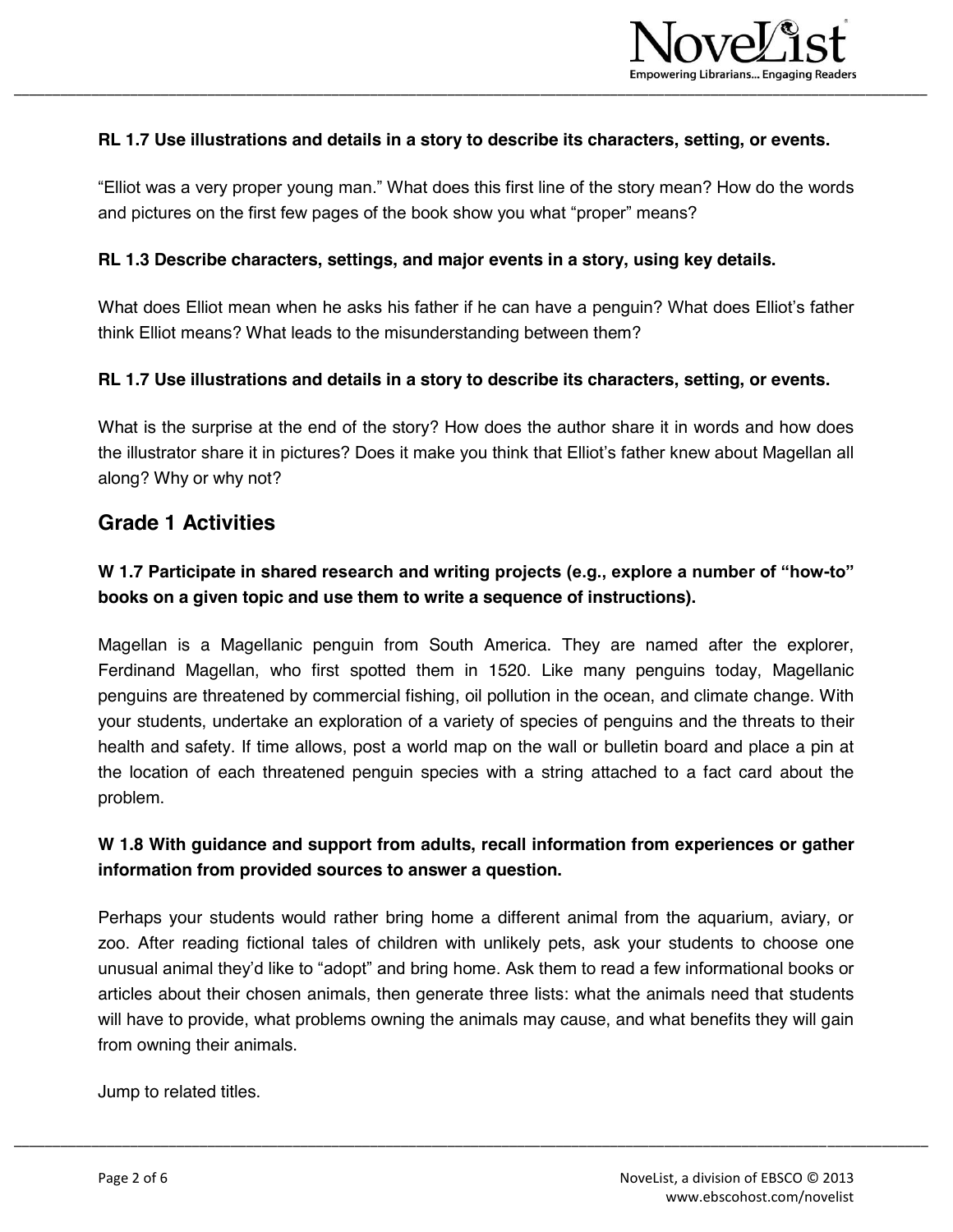

# **Grade 2 Discussion Questions**

**RL 2.1 Ask and answer such questions as** *who***,** *what***,** *where***,** *when***,** *why***, and** *how***to demonstrate understanding of key details in a text.**

## **RL 2.7 Use information gained from the illustrations and words in a print or digital text to demonstrate understanding of its characters, setting, or plot.**

"Elliot was a very proper young man." What does this first line of the story mean? How do the words and pictures on the first few pages of the book show you what "proper" means?

#### **RL 2.3 Describe how characters in a story respond to major events and challenges.**

What does Elliot mean when he asks his father if he can have a penguin? What does Elliot's father think Elliot means? What leads to the misunderstanding between them?

## **RL 2.7 Use information gained from the illustrations and words in a print or digital text to demonstrate understanding of its characters, setting, or plot.**

What is the surprise at the end of the story? How does the author share it in words and how does the illustrator share it in pictures? Does it make you think that Elliot's father knew about Magellan all along? Why or why not?

# **Grade 2 Activities**

## **W 2.7 Participate in shared research and writing projects (e.g., read a number of books on a single topic to produce a report; record science observations).**

Magellan is a Magellanic penguin from South America. They are named after the explorer, Ferdinand Magellan, who first spotted them in 1520. Like many penguins today, Magellanic penguins are threatened by commercial fishing, oil pollution in the ocean, and climate change. With your students, undertake an exploration of a variety of species of penguins and the threats to their health and safety. If time allows, post a world map on the wall or bulletin board and place a pin at the location of each threatened penguin species with a string attached to a fact card about the problem.

**W 2.8 Recall information from experiences or gather information from provided sources to answer a question.**

\_\_\_\_\_\_\_\_\_\_\_\_\_\_\_\_\_\_\_\_\_\_\_\_\_\_\_\_\_\_\_\_\_\_\_\_\_\_\_\_\_\_\_\_\_\_\_\_\_\_\_\_\_\_\_\_\_\_\_\_\_\_\_\_\_\_\_\_\_\_\_\_\_\_\_\_\_\_\_\_\_\_\_\_\_\_\_\_\_\_\_\_\_\_\_\_\_\_\_\_\_\_\_\_\_\_\_\_\_\_\_\_\_\_\_\_\_\_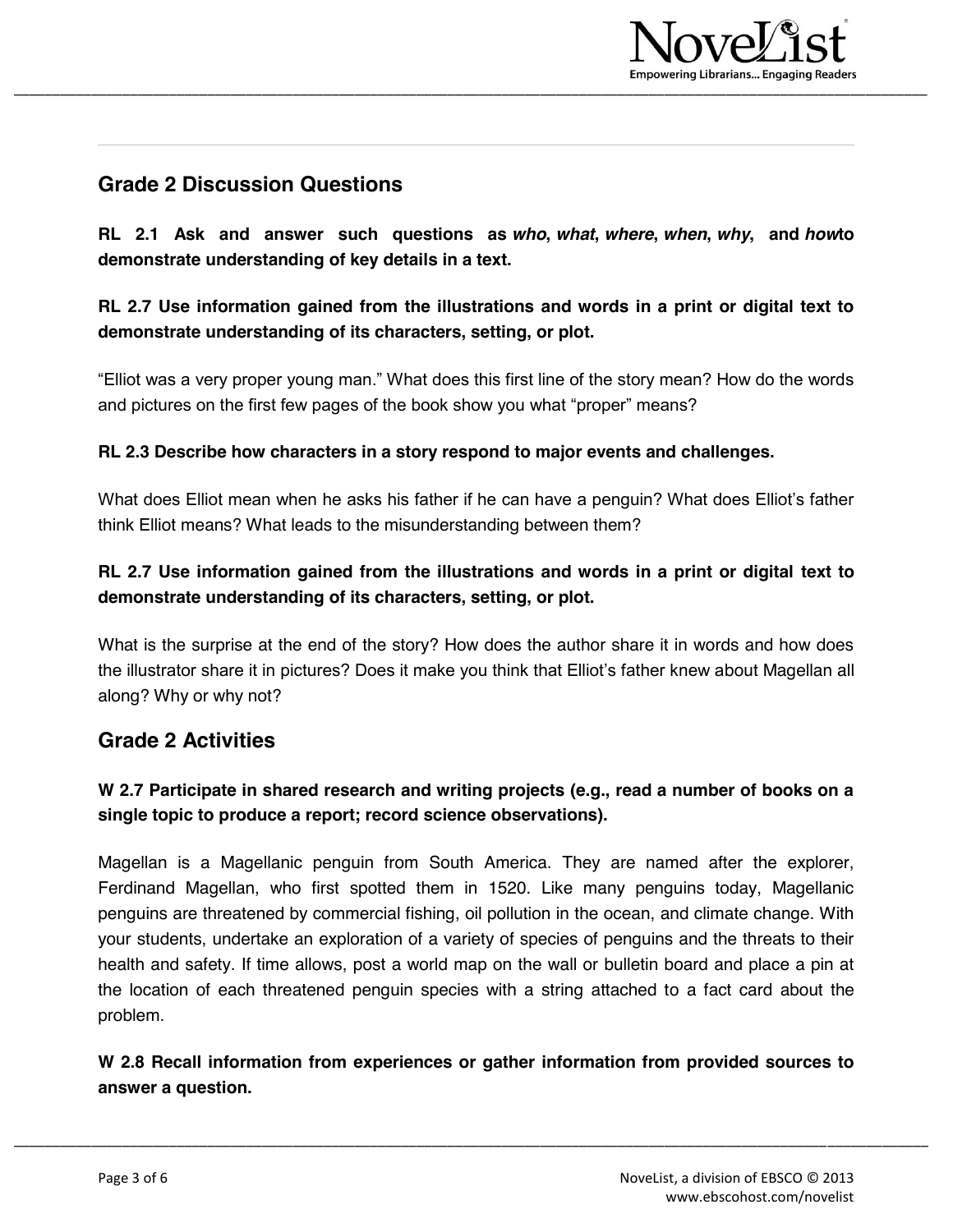

Perhaps your students would rather bring home a different animal from the aquarium, aviary, or zoo. After reading fictional tales of children with unlikely pets, ask your students to choose one unusual animal they'd like to "adopt" and bring home. Ask them to read a few informational books or articles about their chosen animals, then generate three lists: what the animals need that students will have to provide, what problems owning the animals may cause, and what benefits they will gain from owning their animals.

Jump to related titles.

## **Grade 3 Discussion Questions**

**RL 3.1 Ask and answer questions to demonstrate understanding of a text, referring explicitly to the text as the basis for the answers.**

### **RL 3.7 Explain how specific aspects of a text's illustrations contribute to what is conveyed by the words in a story (e.g., create mood, emphasize aspects of a character or setting).**

"Elliot was a very proper young man." What does this first line of the story mean? How do the words and pictures on the first few pages of the book show you what "proper" means?

### **RL 3.3 Describe characters in a story (e.g., their traits, motivations, or feelings) and explain how their actions contribute to the sequence of events.**

What does Elliot mean when he asks his father if he can have a penguin? What does Elliot's father think Elliot means? What leads to the misunderstanding between them?

## **RL 3.7 Explain how specific aspects of a text's illustrations contribute to what is conveyed by the words in a story (e.g., create mood, emphasize aspects of a character or setting).**

What is the surprise at the end of the story? How does the author share it in words and how does the illustrator share it in pictures? Does it make you think that Elliot's father knew about Magellan all along? Why or why not?

### **Grade 3 Activities**

#### **W 3.7 Conduct short research projects that build knowledge about a topic.**

Magellan is a Magellanic penguin from South America. They are named after the explorer, Ferdinand Magellan, who first spotted them in 1520. Like many penguins today, Magellanic

\_\_\_\_\_\_\_\_\_\_\_\_\_\_\_\_\_\_\_\_\_\_\_\_\_\_\_\_\_\_\_\_\_\_\_\_\_\_\_\_\_\_\_\_\_\_\_\_\_\_\_\_\_\_\_\_\_\_\_\_\_\_\_\_\_\_\_\_\_\_\_\_\_\_\_\_\_\_\_\_\_\_\_\_\_\_\_\_\_\_\_\_\_\_\_\_\_\_\_\_\_\_\_\_\_\_\_\_\_\_\_\_\_\_\_\_\_\_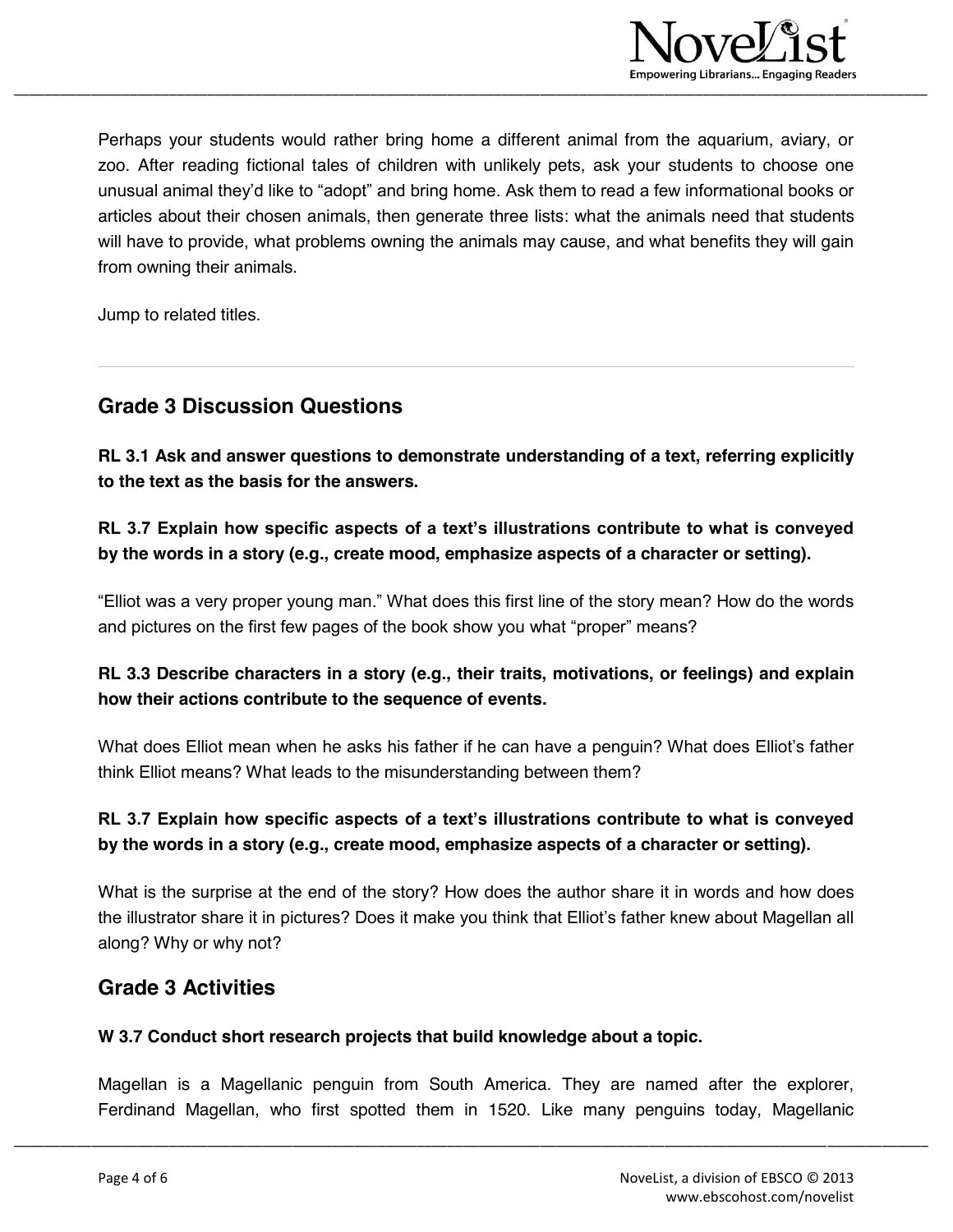

penguins are threatened by commercial fishing, oil pollution in the ocean, and climate change. With your students, undertake an exploration of a variety of species of penguins and the threats to their health and safety. If time allows, post a world map on the wall or bulletin board and place a pin at the location of each threatened penguin species with a string attached to a fact card about the problem.

### **W 3.8 Recall information from experiences or gather information from print and digital sources; take brief notes on sources and sort evidence into provided categories.**

Perhaps your students would rather bring home a different animal from the aquarium, aviary, or zoo. After reading fictional tales of children with unlikely pets, ask your students to choose one unusual animal they'd like to "adopt" and bring home. Ask them to read a few informational books or articles about their chosen animals, then generate three lists: what the animals need that students will have to provide, what problems owning the animals may cause, and what benefits they will gain from owning their animals.

Jump to related titles.

# **Related Titles:**



*365 Penguins* by Jean-Luc Fromental

*Billy Twitters and His Big Blue Whale Problem* by Mac Barnett

*Buying, Training, and Caring for your Dinosaur* by Laura Rennert

\_\_\_\_\_\_\_\_\_\_\_\_\_\_\_\_\_\_\_\_\_\_\_\_\_\_\_\_\_\_\_\_\_\_\_\_\_\_\_\_\_\_\_\_\_\_\_\_\_\_\_\_\_\_\_\_\_\_\_\_\_\_\_\_\_\_\_\_\_\_\_\_\_\_\_\_\_\_\_\_\_\_\_\_\_\_\_\_\_\_\_\_\_\_\_\_\_\_\_\_\_\_\_\_\_\_\_\_\_\_\_\_\_\_\_\_\_\_

*Endangered Penguins* by Bobbie Kalman

*When Dinosaurs Came with Everything* by Elise Broach

#### **Related Curriculum: Science:** Animals; **Language Arts:** Writing

**Author Information:** http://www.tonibuzzeo.com